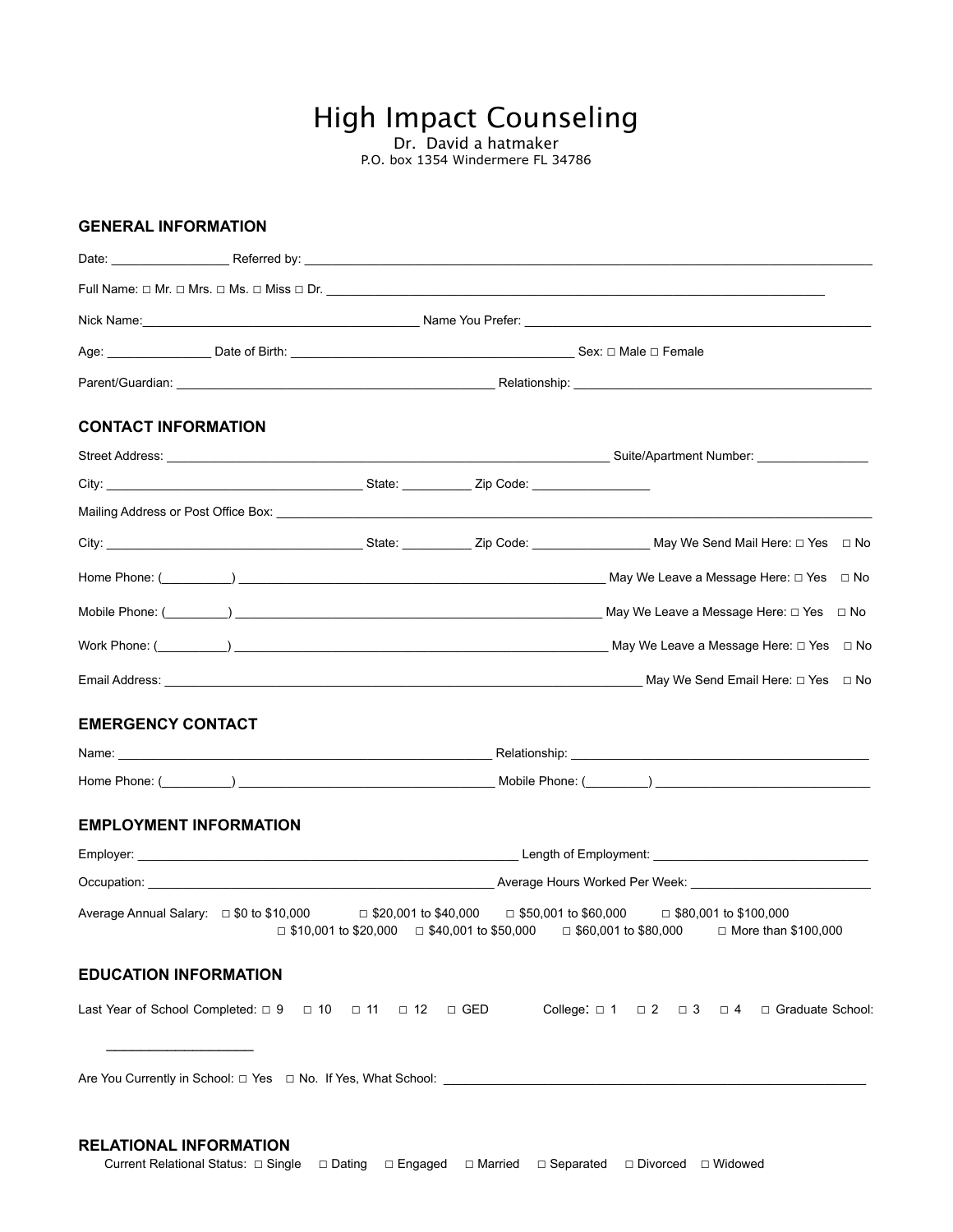| Partner's Occupation: example and the example of the example of the example of Average Hours Worked Per Week:                                       |                                                                                                   |                                 |
|-----------------------------------------------------------------------------------------------------------------------------------------------------|---------------------------------------------------------------------------------------------------|---------------------------------|
| Last Year of School Partner Completed: $\Box 9$ $\Box 10$ $\Box 11$ $\Box 12$ $\Box$ GED College: $\Box 1$ $\Box 2$ $\Box 3$ $\Box 4$ $\Box$ Other: |                                                                                                   |                                 |
|                                                                                                                                                     |                                                                                                   |                                 |
| Is Your Partner Supportive of You Seeking Counseling: □ Yes □ No □ Unsure □ Partner Doesn't Know                                                    |                                                                                                   |                                 |
| With Whom Do You Currently Live (Check All that Apply):                                                                                             | $\Box$ Alone $\Box$ Spouse $\Box$ Children $\Box$ Parent(s)<br>$\Box$ Boyfriend $\Box$ Girlfriend | $\Box$ Sibling(s)<br>□ Roommate |

#### **CHILDREN**

List Your Children (Living or Deceased):

| Name | Sex | Current Age or<br>Year of Death | Relationship to You<br>(e.g. Natural, Adopted, Step) | Living with<br>You? | <b>Describe Him/Her</b> |
|------|-----|---------------------------------|------------------------------------------------------|---------------------|-------------------------|
|      |     |                                 |                                                      |                     |                         |
|      |     |                                 |                                                      |                     |                         |
|      |     |                                 |                                                      |                     |                         |
|      |     |                                 |                                                      |                     |                         |
|      |     |                                 |                                                      |                     |                         |

Have You Ever Placed a Child for Adoption: □ Yes □ No. If Yes, When: \_\_\_\_\_\_\_\_\_\_\_\_\_\_\_\_\_\_\_\_\_\_\_\_\_\_\_\_\_\_\_\_\_\_\_\_\_\_\_\_\_\_\_\_\_\_\_\_\_\_\_\_\_\_

Have You Ever Had a Miscarriage or Medical Abortion: □ Yes □ No. If Yes, When: \_\_\_\_\_\_\_\_\_\_\_\_\_\_\_\_\_\_\_\_\_\_\_\_\_\_\_\_\_\_\_\_\_\_\_\_\_\_\_\_\_\_\_\_\_

### **FAMILY OF ORIGIN**

List Mother, Father, Brothers, Sisters, Step Family, and Any Other Family Members who Effected You Positively or Negatively:

| Name | Sex | Current Age or<br>Year of Death | Relationship to You<br>(e.g. Mom, Dad, Sibling, Step) | Occupation | <b>Describe Him/Her</b> |
|------|-----|---------------------------------|-------------------------------------------------------|------------|-------------------------|
|      |     |                                 |                                                       |            |                         |
|      |     |                                 |                                                       |            |                         |
|      |     |                                 |                                                       |            |                         |
|      |     |                                 |                                                       |            |                         |
|      |     |                                 |                                                       |            |                         |
|      |     |                                 |                                                       |            |                         |
|      |     |                                 |                                                       |            |                         |
|      |     |                                 |                                                       |            |                         |

## **MEDICAL INFORMATION**

| Primary Physician: | Phone: |     |
|--------------------|--------|-----|
| Address.           | City   | Zip |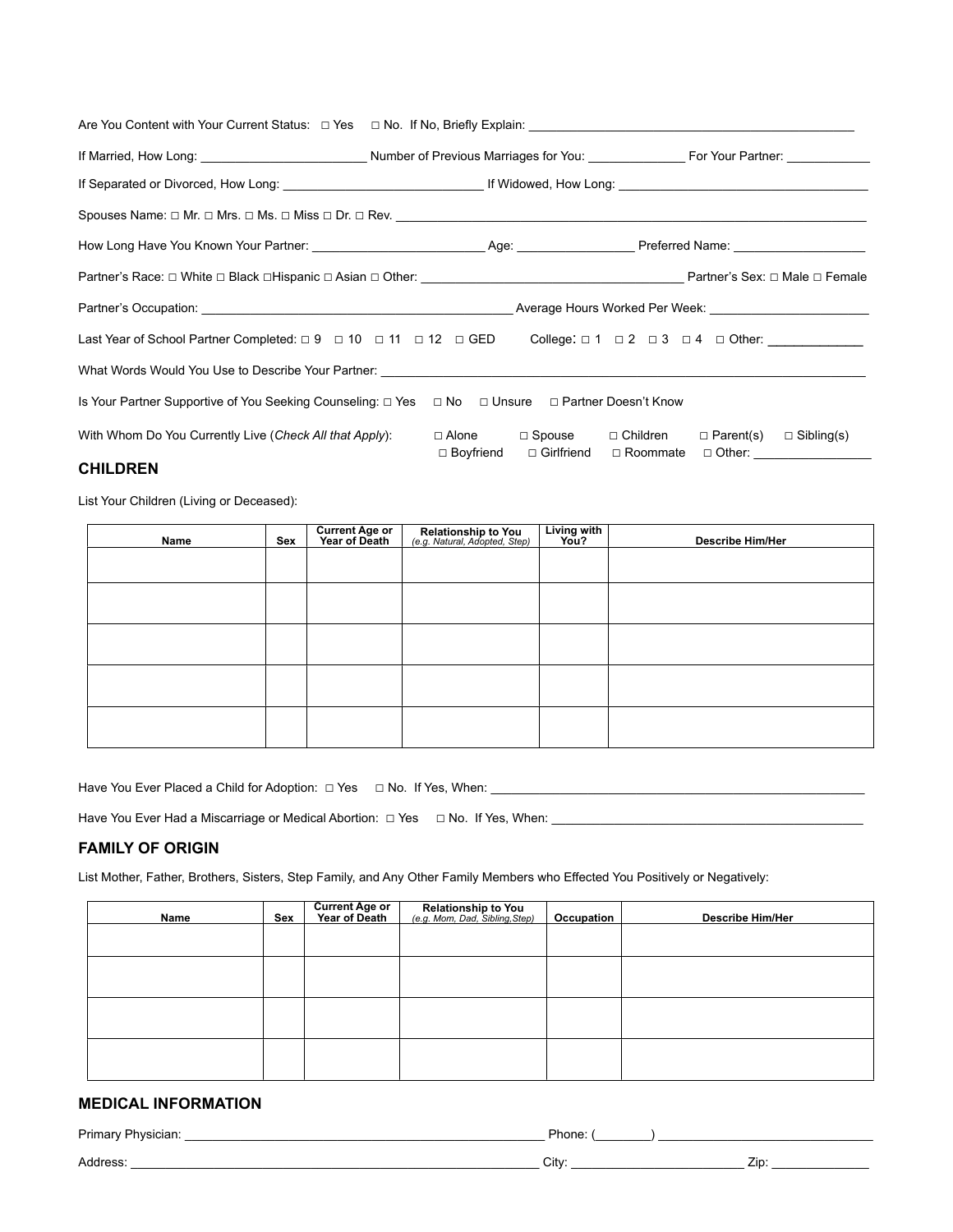Specialty (e.g. Family Practice, OB/GYN, Internal Medicine):

Are You Currently Receiving Medical Treatment: □ Yes □ No. If Yes, Please Specify: \_\_\_\_\_\_\_

List Any Conditions, Illnesses, Surgeries, Hospitalizations, Traumas or Related Treatments You Have Had *(Use Back if Necessary):* \_\_\_\_\_\_\_\_\_

### **MEDICATIONS**

List All Current Medications You Are Taking, Including those You Seldom Use or Take Only as Needed (Use Back if Necessary):

| Medication: <u>___________________</u>                                                              | Dosage: |  | $\Box$ Improves $\Box$ Prevents $\Box$ Controls:  |
|-----------------------------------------------------------------------------------------------------|---------|--|---------------------------------------------------|
|                                                                                                     | Dosage: |  | □ Improves □ Prevents □ Controls: _______________ |
| Are You Taking these Medication(s) According to Your Doctor's Recommendations: $\Box$ Yes $\Box$ No |         |  |                                                   |
|                                                                                                     |         |  |                                                   |

\_\_\_\_\_\_\_\_\_\_\_\_\_\_\_\_\_\_\_\_\_\_\_\_\_\_\_\_\_\_\_\_\_\_\_\_\_\_\_\_\_\_\_\_\_\_\_\_\_\_\_\_\_\_\_\_\_\_\_\_\_\_\_\_\_\_\_\_\_\_\_\_\_\_\_\_\_\_\_\_\_\_\_\_\_\_\_\_\_\_\_\_\_\_\_\_\_\_\_\_\_\_\_\_\_\_\_\_\_\_\_\_\_\_

# **PHYSIOLOGICAL SYMPTOMS**

Please Check Any of the Following Physiological Symptoms/Sensations that Apply to You Presently, or in the Recent Past:

| Headaches□ Past □ Present                                                        |                                          | Stomach Trouble □ Past □ Present                   |  |
|----------------------------------------------------------------------------------|------------------------------------------|----------------------------------------------------|--|
| Visual Trouble □ Past □ Present                                                  | Sleep Trouble $\Box$ Past $\Box$ Present | Trouble Relaxing $\Box$ Past $\Box$ Present        |  |
| Weakness □ Past □ Present                                                        | Tension $\Box$ Past $\Box$ Present       | Rapid Heart Rate $\Box$ Past $\Box$ Present        |  |
| Difficulty Breathing. $\Box$ Past $\Box$ Present                                 | Intestinal Trouble□ Past □ Present       | Hearing Noises □ Past □ Present                    |  |
| Change in Appetite. $\Box$ Past $\Box$ Present                                   | Tiredness Past □ Present                 |                                                    |  |
| Hearing Voices □ Past □ Present                                                  | Seeing Things□ Past □ Present            |                                                    |  |
| Your Height: __________________________ Your Weight: ___________________________ |                                          | How has Your Weight Change in the Last 2-3 Months: |  |

#### **CURRENT STATUS**

Please Check Any of the Following Problems which Pertain to You and/or Your Family:

| Stress □ Past                      | $\sqcap$ Present | Nervousness □ Past              | □ Present        | Anxiety □ Past              | $\Box$ Present |
|------------------------------------|------------------|---------------------------------|------------------|-----------------------------|----------------|
| Panic □ Past                       | □ Present        | Unhappiness □ Past              | □ Present        | Depression□ Past            | $\Box$ Present |
| Guilt □ Past                       | $\sqcap$ Present |                                 | $\Box$ Present   | Terminal Illness □ Past     | $\Box$ Present |
| Recent Death □ Past                | $\sqcap$ Present | Grief □ Past                    | $\sqcap$ Present | Hopelessness □ Past         | $\Box$ Present |
| Inferiority Feelings □ Past        | □ Present        | Defective Feelings □ Past       | $\Box$ Present   | Loneliness □ Past           | $\Box$ Present |
| Shyness □ Past                     | $\Box$ Present   | Fears □ Past                    | $\Box$ Present   | $F$ riends Past             | $\Box$ Present |
| Marriage□ Past                     | $\Box$ Present   | Communication□ Past             | $\Box$ Present   | Physical Abuse □ Past       | $\Box$ Present |
| Emotional Abuse □ Past             | $\Box$ Present   | Verbal Abuse □ Past             | $\Box$ Present   | Sexual Abuse □ Past         | $\Box$ Present |
| Temper □ Past                      | $\Box$ Present   | Anger□ Past                     | $\Box$ Present   | Aggressiveness □ Past       | $\Box$ Present |
| Bad Dreams □ Past<br>Present       | $\sqcap$ Present | Concentration <sub>□</sub> Past | $\Box$ Present   | Racing Thoughts □ Past      | $\Box$         |
| Unwanted Thoughts□ Past<br>Present | □ Present        | Memory Past                     | $\Box$ Present   | Loss of Control $\Box$ Past | $\Box$         |
| Impulsive Behavior. $\Box$ Past    | □ Present        | Self-Control □ Past             | □ Present        | Compulsivity□ Past          | $\Box$ Present |
| Sexual Problems □ Past             | $\Box$ Present   | Pregnancy □ Past                | $\Box$ Present   | Abortion □ Past             | $\Box$ Present |
| Legal Matters□ Past                | $\Box$ Present   |                                 | $\Box$ Present   | Eating Problems □ Past      | $\Box$ Present |
| Drug Use $\Box$ Past               | □ Present        | Alcohol Use □ Past              | $\Box$ Present   | Trouble with Job □ Past     | $\Box$ Present |
| Career Choices□ Past               | $\Box$ Present   | Ambition □ Past                 | □ Present        | Making Decisions □ Past     | □ Present      |
| Children $\Box$ Past               | $\Box$ Present   | Being a Parent□ Past            | □ Present        |                             | $\Box$ Present |
| Recent Loss □ Past                 | $\Box$ Present   | Disaster□ Past                  | $\Box$ Present   | Other □ Past                | $\Box$ Present |
|                                    |                  |                                 |                  |                             |                |

#### **LEVEL OF DISTRESS**

| Indicate How Distressed You Are by Placing an "X" on the Scale Below $(1 = \text{Very Little Distress}; 10 = \text{Extreme Distress})$ : |  |
|------------------------------------------------------------------------------------------------------------------------------------------|--|
|------------------------------------------------------------------------------------------------------------------------------------------|--|

|  |  |  |  | 1 2 3 4 5 6 7 8 9 10 |  |
|--|--|--|--|----------------------|--|
|  |  |  |  |                      |  |